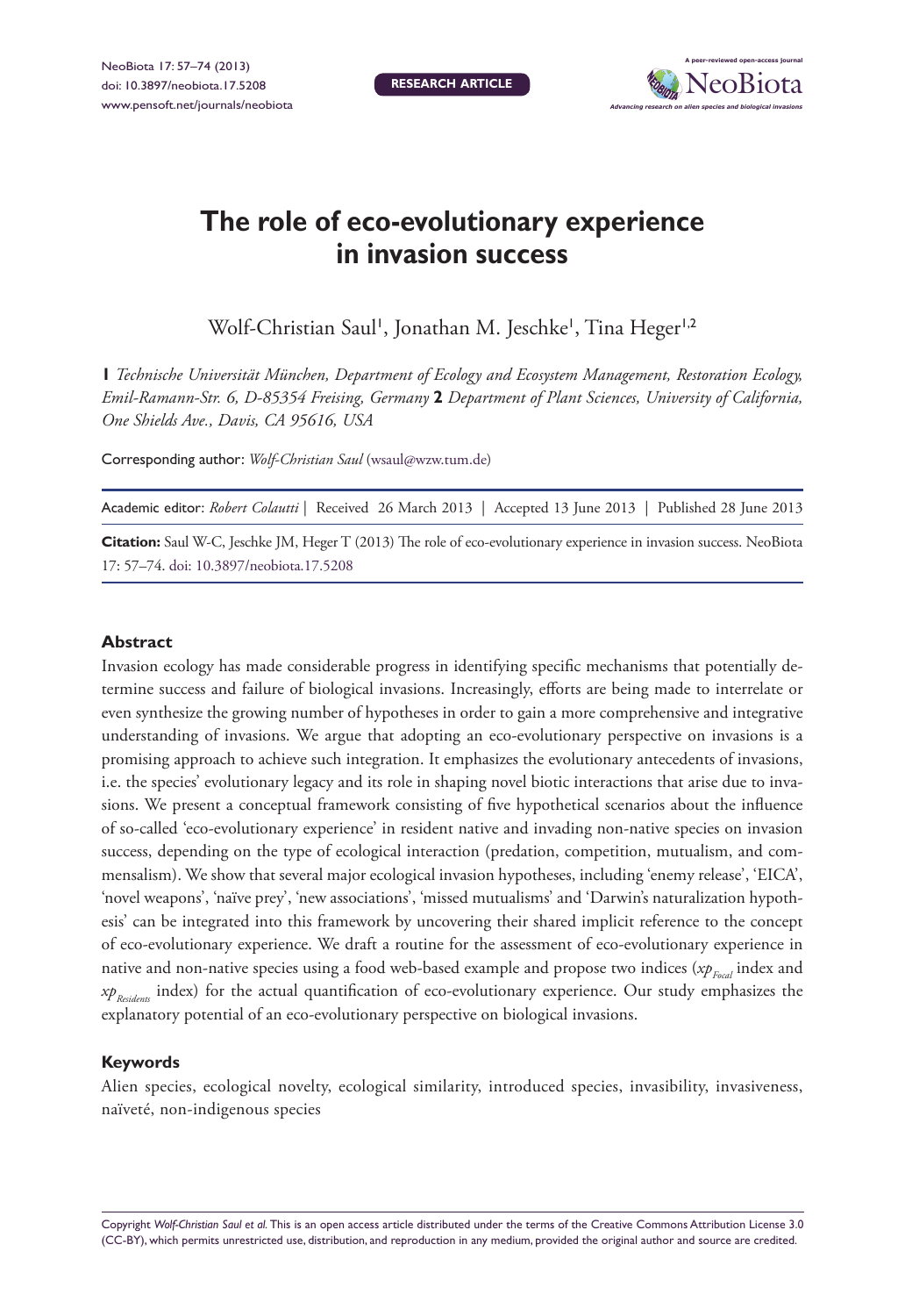#### **Making the case for an eco-evolutionary perspective on biological invasions**

A large number of hypotheses about the mechanisms that determine the success or failure of biological invasions have been proposed (reviews in Inderjit et al. 2005, Hufbauer and Torchin 2007, Catford et al. 2009, Jeschke et al. 2012). However, most of these hypotheses are restricted to specific processes (e.g. enemy release hypothesis, Keane and Crawley 2002, or novel weapons hypothesis, Callaway and Aschehoug 2000) and do not explain variation in invasion success on a more inclusive level. Thus, despite considerable progress in invasion ecology, the search for a more comprehensive and integrative understanding of biological invasions is still on-going (Davis 2009, Richardson 2011, Heger et al. in press). Accordingly, increasing efforts are being made to interconnect or even synthesize the growing number of hypotheses and concepts (e.g. Catford et al. 2009, Blackburn et al. 2011, Gurevitch et al. 2011).

With this conceptual paper we aim at contributing to this important development. We suggest that adopting an eco-evolutionary perspective on invasions is a promising approach to achieve a broader conceptual synthesis in invasion ecology (cf. Heger et al. 2013). Scientific awareness of evolutionary aspects in biological invasions has increased in the last decade (Sax and Brown 2000, Sakai et al. 2001, Hänfling and Kollmann 2002, Lee 2002, Sax et al. 2005, 2007, Facon et al. 2006, Kondoh 2006, Hufbauer and Torchin 2007). But the focus of most studies in this field lies particularly on the evolutionary *consequences* of invasions, i.e. the evolutionary response of species to invasions (see e.g. Cox 2004, Strayer et al. 2006, Carlsson et al. 2009, Orians and Ward 2010). Our focus, on the contrary, lies on elucidating the role that evolutionary *antecedents* may play for invasion success (see e.g. Cox and Lima 2006, Kondoh 2006, Mitchell et al. 2006, Sih et al. 2010, Thuiller et al. 2010). It is a general presumption in ecology that biotic interactions are influenced by the evolutionary legacy of the interacting species (Pianka 2000). During invasions, species reach areas where they are not native and interact with species that they have not evolved with (Heger and Trepl 2003, Cox 2004). Such settings lead to 'novelty' in biotic interactions in invaded areas, which may likely be decisive for the success or failure of invasions. In the following, we show on theoretical grounds that adopting an eco-evolutionary perspective on invasions (i) offers the possibility to consider the roles that both native *and* non-native species play in invasion success or failure, i.e. species invasiveness *and* community invasibility; (ii) allows an integrative and at the same time differentiated treatment of invasions that affect different types of ecological interaction (competition, predation, mutualism, commensalism); and (iii) has the potential to link so far apparently disconnected major invasion hypotheses in one common framework.

### **A framework for explaining variation in invasion success based on the concept of eco-evolutionary experience**

During evolution, species adapt to biotic interactions in their native environment. They thereby accumulate what we propose to term 'eco-evolutionary experience' in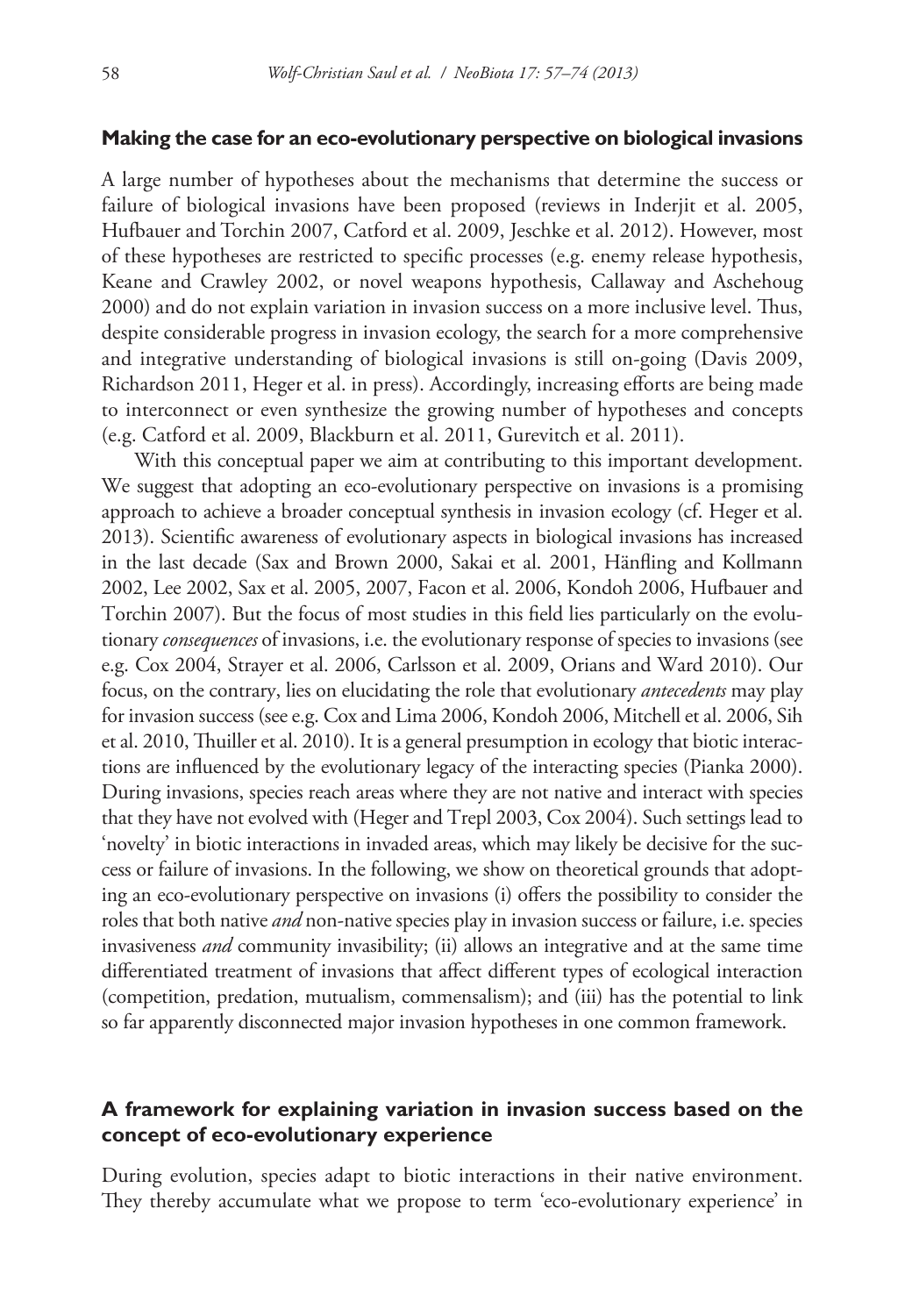dealing with these interactions. We hypothesize that this inherited experience – possibly complemented by experience acquired during an individual's lifetime (e.g. predators getting better at capturing prey during successive encounters) – ultimately determines the species' proficiency to survive and prosper within new ecological contexts, as for example when invasions take place. For an introduced species, the biotic community in its exotic range may differ fundamentally from the one in its native environment. Biotic interactions that evolutionarily shaped the introduced species in its native environment may become interrupted (Mitchell et al. 2006). At the same time, the resident organisms in the exotic range are confronted with a species they have never met before. For instance, native prey species may not be familiar with the hunting strategy of a non-native predator, and at the same time the latter may be unprepared for having to compete for prey with other (resident) predators. Thus, as a consequence of biological invasions, biotic interactions arise that may be novel to both introduced and native species. Both sides then depend on their inherited eco-evolutionary experience to react appropriately to the new situation. Plasticity (e.g. in behaviour or morphology) resulting from adaptation to unstable environmental conditions in previous times may play an important role here (Nussey et al. 2005, Richards et al. 2006, Sol et al. 2008, Engel et al. 2011). The degree of eco-evolutionary experience available on either side may thus also be interpreted in terms of the introduced species' invasiveness and the native community's invasibility, respectively.

Figure 1 illustrates a conceptual framework to explain variation in invasion success based on the concept of eco-evolutionary experience. The framework consists of five hypothetical scenarios, corresponding to five major types of ecological interaction: the introduced species acting as prey (Fig. 1A), predator (including herbivores, parasites, and parasitoids; Fig. 1B), competitor (Fig. 1C), mutualist (Fig. 1D) or commensal (Fig. 1E). The graphs presented in each scenario are speculative, their exact shape still to be substantiated with empirical data in future studies. However, the scenarios formulate our generalized hypotheses about the relationship between the eco-evolutionary experience in the interacting introduced and native species on the one hand and the relative probability of the respective invasion to succeed on the other: For predator-prey and competitive interactions, the probability of a successful invasion is likely to be higher with a low degree of applicable eco-evolutionary experience in the native species and a high degree in the non-native species (Fig. 1A, B, C). Widely known examples where these circumstances likely apply include the invasion of purple loosestrife (*Lythrum salicaria*) in North America where it lacks herbivorous enemies that feed on it in its native range (Blossey and Nötzold 1995, Fig. 1A), mammalian invasions on oceanic islands causing the extinction of naïve local avifauna (Blackburn et al. 2004, Fig. 1B), and introduced diffuse knapweed (*Centaurea diffusa*) having allelopathic effects on competing resident native grass species in North America (Callaway and Aschehoug 2000, Fig. 1C). In mutualistic interactions, a high degree of experience in both the non-native and the native mutualist is likely to be advantageous for invasion success (Fig. 1D). This may be the case e.g. for yellow crazy ants (*Anoplolepis gracilipes*) associating with honeydew-producing hemipteran insects on Christmas Island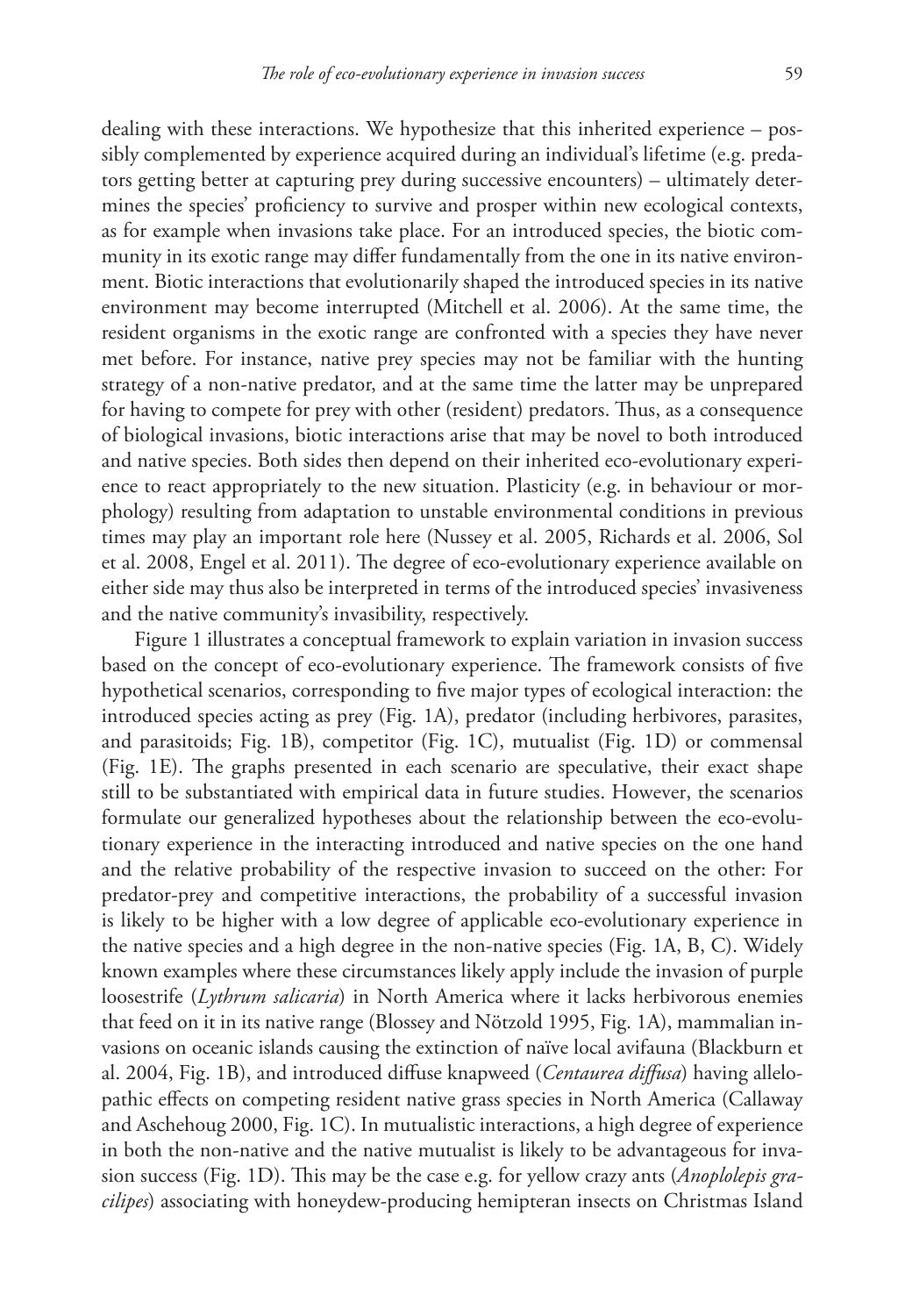

**Figure 1.** Framework of five hypothetical scenarios about the influence of eco-evolutionary experience in the non-native (dashed line) and native species (solid line) on the relative probability of invasion success, according to the type of ecological interaction (A/B: predator-prey, C: competition, D: mutualism, E: commensalism). In general, lower native experience (except in mutualistic interactions) and higher non-native experience is likely to be advantageous for invasion success. Shaded ovals exemplarily indicate parts of the framework covered by major hypotheses in invasion ecology that implicitly share a reference to the importance of evolutionary legacy for invasion success (see main text and Appendix I for details and references).

(O'Dowd et al. 2003, see also Styrsky and Eubanks 2007). In commensal interactions, eco-evolutionary experience may only have an influence on invasion success if the non-native species is the benefiting commensal (Fig. 1E). In such cases, a higher nonnative experience for taking advantage of the native host should be favourable, while the experience level of native hosts is irrelevant, since *per definitionem* the host is not affected by the commensal. This may be the case e.g. for human affiliates like house sparrows (*Passer domesticus*) that successfully invade new areas by being able to reach high population densities in human settlements (cf. Jeschke and Strayer 2006). In the case of a native commensal (not shown in Fig. 1), experience on neither side should have an effect on invasion success, because the non-native host remains unaffected, and the facilitation of the native commensal does not necessarily bear on invasion success.

Notably, several major invasion hypotheses can be integrated into this framework. From an eco-evolutionary viewpoint, it becomes apparent that they actually share an implicit reference to the role of evolutionary legacy in invasion success. This includes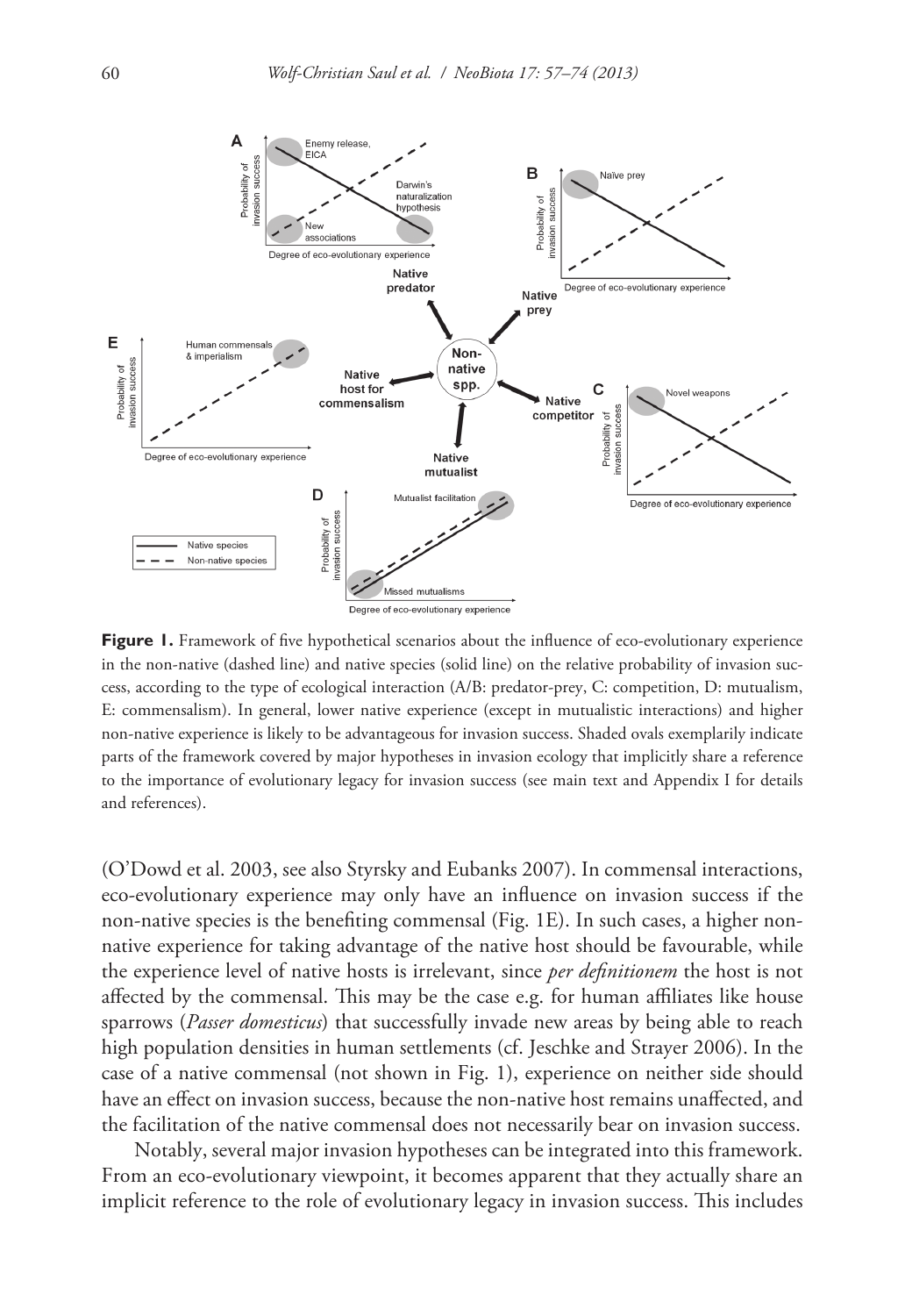such often-cited hypotheses as 'enemy release' (Keane and Crawley 2002), 'evolution of increased competitive ability' (EICA; Blossey and Nötzold 1995), 'novel weapons' (Callaway and Aschehoug 2000) and 'Darwin's naturalization hypothesis' (Daehler 2001, Procheş et al. 2008, Thuiller et al. 2010). Further examples are the hypotheses of 'new associations' (Hokkanen and Pimentel 1989, Mitchell et al. 2006), 'naïve prey' (Cox and Lima 2006), 'missed mutualisms' (Alpert 2006), 'mutualist facilitation' (Richardson et al. 2000), and 'human commensals and imperialism' (Jeschke and Strayer 2006). Most of the invasion examples given in the previous paragraph directly apply to one of these hypotheses. Appendix I provides examples of how the central reasoning of the hypotheses can be related to the concept of eco-evolutionary experience, which is visualized correspondingly in Fig. 1 by shaded ovals. Despite this implicit relatedness, they are usually considered separately, sometimes even as mutually exclusive. Only few studies consider potential interrelations between the hypotheses (but see Inderjit et al. 2005, Hufbauer and Torchin 2007, Sih et al. 2010, Gurevitch et al. 2011).

By adopting an explicit eco-evolutionary perspective, the framework provides a basis for interrelating the hypotheses (as defined in Appendix I) and conclusions based on them, but it also highlights their shortcomings: the hypotheses of enemy release, EICA, Darwin's naturalization hypothesis, naïve prey and novel weapons consider the degree of experience only on the native species' side (Appendix I: *a*, *b*, *d*, *e*, *f*), while new associations, missed mutualisms, and the human commensals and imperialism hypothesis focus on the non-natives' experience (Appendix I: *c*, *g, i*). Only the mutualist facilitation hypothesis at least implicitly considers both sides (Appendix I: *h*). Thus, these invasion hypotheses emphasize either the invasibility of native communities or the invasiveness of non-native species and neglect that the outcome of an invasion is probably influenced by the degree of applicable eco-evolutionary experience on both interacting sides (cf. Sih et al. 2010). The framework presented here provides a basis for considering both sides simultaneously in order to achieve a more comprehensive understanding of variation in invasion success.

#### **Quantifying eco-evolutionary experience: a food web-based example**

Clearly, in connection with the framework presented here, practicable approaches to actually quantify eco-evolutionary experience are needed. Such approaches can build on the general assumption that more of the eco-evolutionary experience in species (native or introduced) will be applicable to a new interaction setting if that setting is ecologically similar to previous interactions. In other words, the degree of ecological similarity between new and previous interaction settings may be taken as a proxy for the degree of applicable eco-evolutionary experience in native and non-native species.

Ecological similarity of species is often assumed to be positively correlated with the taxonomic or phylogenetic relatedness between them (e.g. Agrawal and Kotanen 2003, Ricciardi and Atkinson 2004, Cavender-Bares et al. 2004, Strauss et al. 2006, Diez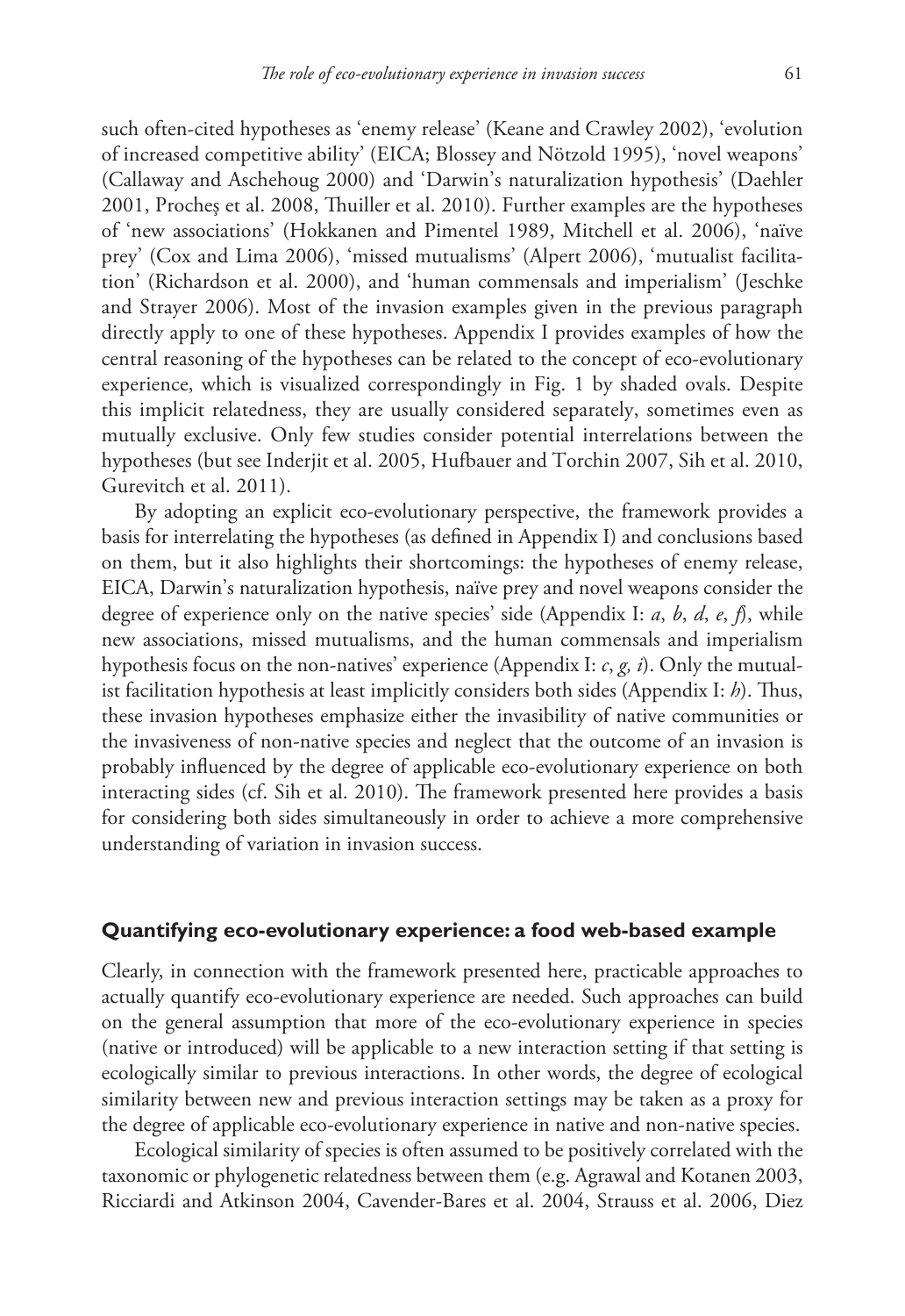et al. 2008, Procheş et al. 2008). Although convenient, this approach has important limitations. In particular, similarity – be it in respect to morphological, behavioural, or ecological traits – does not necessarily correlate with relatedness (Losos 2008, Thuiller et al. 2010). This becomes most evident in cases of convergent evolution where relatively unrelated species show a high degree of similarity (see e.g. Futuyma 2005). Thus, taxonomic classification and phylogenetic relatedness of species are unreliable indicators for their ecological similarity and therefore also for the similarity of biotic interactions of these species before and after an invasion event.

Our approach for quantifying eco-evolutionary experience of introduced and native species assesses the ecological similarity of the ecological *interaction settings* these species are part of before and after the invasion. Such comparisons can be done for any ecological network, e.g. plant-pollinator networks, seed-dispersal interactions, hostparasite systems or food webs. We here present an example for a quantification routine based on food webs (summarized in Appendix II), which covers predator-prey, competitive, and indirect mutualistic interactions (e.g. a predator and a primary producer indirectly benefitting from each other as the predator feeds on the herbivore that consumes the primary producer). We compare the food webs of the original 'source' area and a new 'target' area of the introduced species (hereafter called the 'focal species') regarding the occurrence and occupancy (in terms of number of species) of ecological guilds. Note that the term 'guild' as we use it here is not restricted to referring exclusively to "a group of species that exploit the same class of environmental resources in a similar way" (Root 1967). We use a broader definition, where guilds can also be, for instance, groups of species that share the same predators or anti-predator strategies. The exact definition should be chosen based on the particular context of a study. Other ecological groupings (e.g. functional groups or types) can be used instead of guilds as well (for more details on ecological groupings, see e.g. Hawkins and MacMahon 1989, Wilson 1999, Blondel 2003, Blaum et al. 2011).

#### **Eco-evolutionary experience of the introduced focal species**

In order to assess the experience of the focal species after its introduction to a target area, we compare the interactions in the food webs of these two areas from the perspective of the focal species (steps 1 to 4 in Appendix II). Both food webs will be composed of different trophic levels, each of which may contain species of different ecological guilds. For simplicity, we restrict our analysis to direct interactions and single-step indirect interactions (i.e. including one intermediate species as for example in exploitative competition) of the focal species with resident species (step 1 in Appendix II). These interactions can be assumed to have the most immediate consequences for the invasion success of the focal species. Separately for each type of interaction (i.e. the focal species acting as prey, predator, competitor or indirect mutualist), and for both the source and target area, the respective interaction partners are classified into their ecological guilds and the members of each guild are counted (steps 2 and 3 in Appendix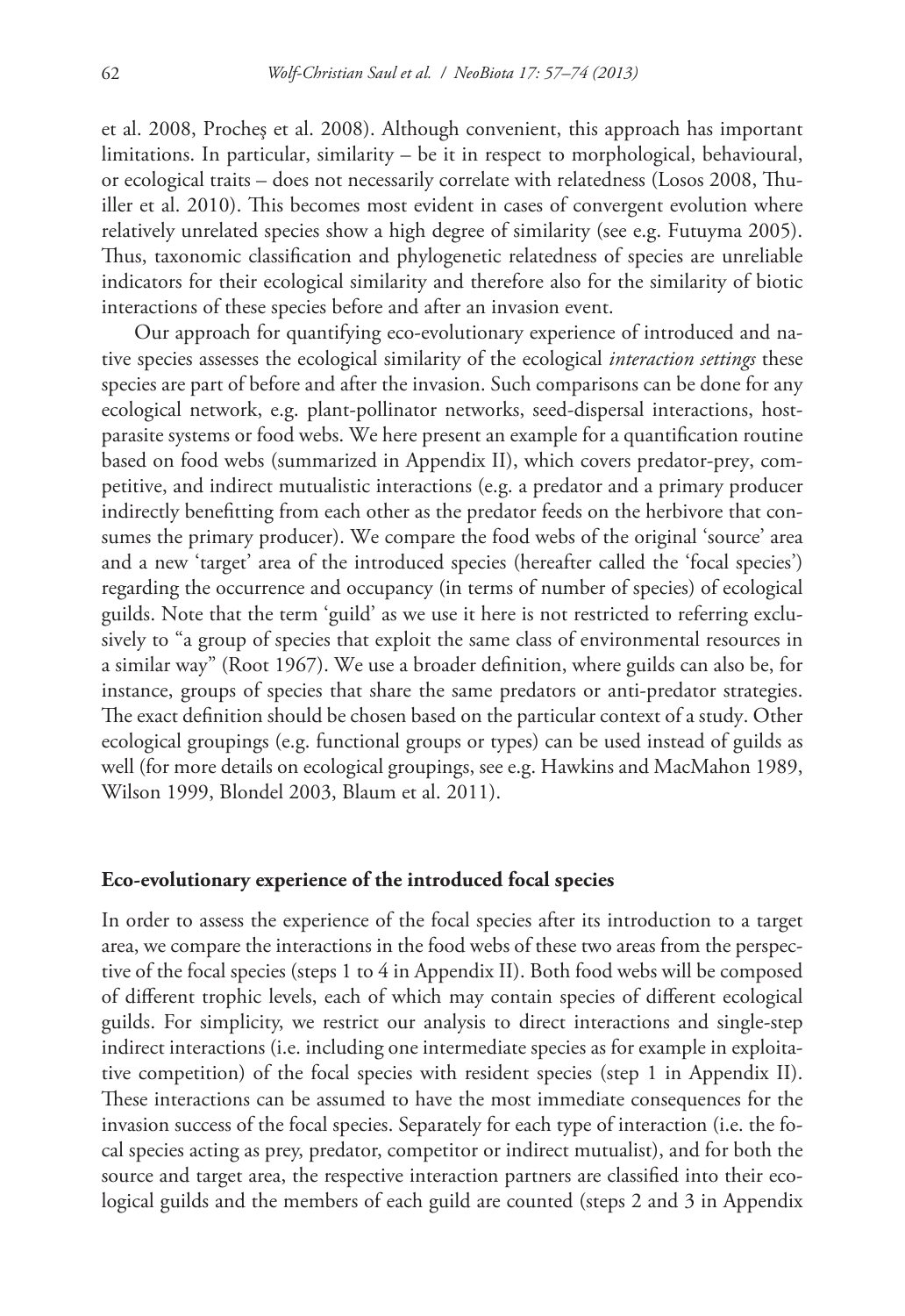II). In this way, we obtain datasets for each type of interaction, with species numbers per guild in both the source and target area (see exemplary Table A in Appendix II).

To actually calculate the eco-evolutionary experience of the focal species (step 4 in Appendix II), we need an index of similarity. The Bray-Curtis similarity index (*sbc*) is often used in ecological studies when comparing the species composition of different samples, e.g. community samples:

$$
sbc_{jk} = 1 - \frac{\sum_{i=1}^{n} |N_{ij} - N_{ik}|}{\sum_{i=1}^{n} (N_{ij} + N_{ik})} , (Eq. 1)
$$

where *n* is the total number of species considered, and  $N_{ii}$  and  $N_{ii}$  represent the number of individuals of species *i* in the samples *j* and *k*, respectively. Absolute abundance differences in all species are summed up in the numerator and standardized by the total number of individuals in all species from both samples in the denominator. However, while this index provides some grasp on the absolute difference between the samples, it does not consider the direction of change in numbers. But this is important from an eco-evolutionary perspective in the invasion context: for the focal species, it is decisive whether it encounters more or fewer interaction partners from particular guilds in the target area than in the source area. We thus adapted the Bray-Curtis index to account for this specific need. The new index is an index of experience rather than just similarity. We thus call it '*xp<sub>Focal</sub>* index':

$$
x p_{Focal} = 1 - \frac{\sum_{i=1}^{n} \max(0; N_{iT} - N_{iS})}{\sum_{i=1}^{n} (N_{iT} + N_{iS})}, (Eq. 2)
$$

where *n* is the total number of guilds considered, and  $N_{iS}$  and  $N_{iT}$  represent the number of species in guild *i* in the source (*S*) and target (*T*) area, respectively, that interact with the focal species. Values of  $xp_{\text{Focal}}$  range between 0 (no applicable experience in the target area) to 1 (maximum applicable experience). By considering not only the presence or absence of guilds but also how numbers of species occupying these guilds differ between source and target area, the *xp<sub>Focal</sub>* index accounts for trait differences on the guild level as well as species level. In contrast to the Bray-Curtis index, however, the *xp<sub>Focal</sub>* index only considers those differences in the number of guild members where  $N_{iS} < N_{iT}$  by introducing the 'max' term in the numerator. From the perspective of the focal species, these are the relevant differences between the source and target area, because a larger number of interaction partners of a guild in the target area compared to the source area implies a reduced (or even absent) eco-evolutionary experience of the focal species in the new interaction setting.

This is obvious in cases where the focal species meets interaction partners of a guild in the target area that was entirely absent in the source area (i.e. when  $N_{\text{R}}=0$ and  $N_{\tau}$ >0), being then unable to count on applicable eco-evolutionary experience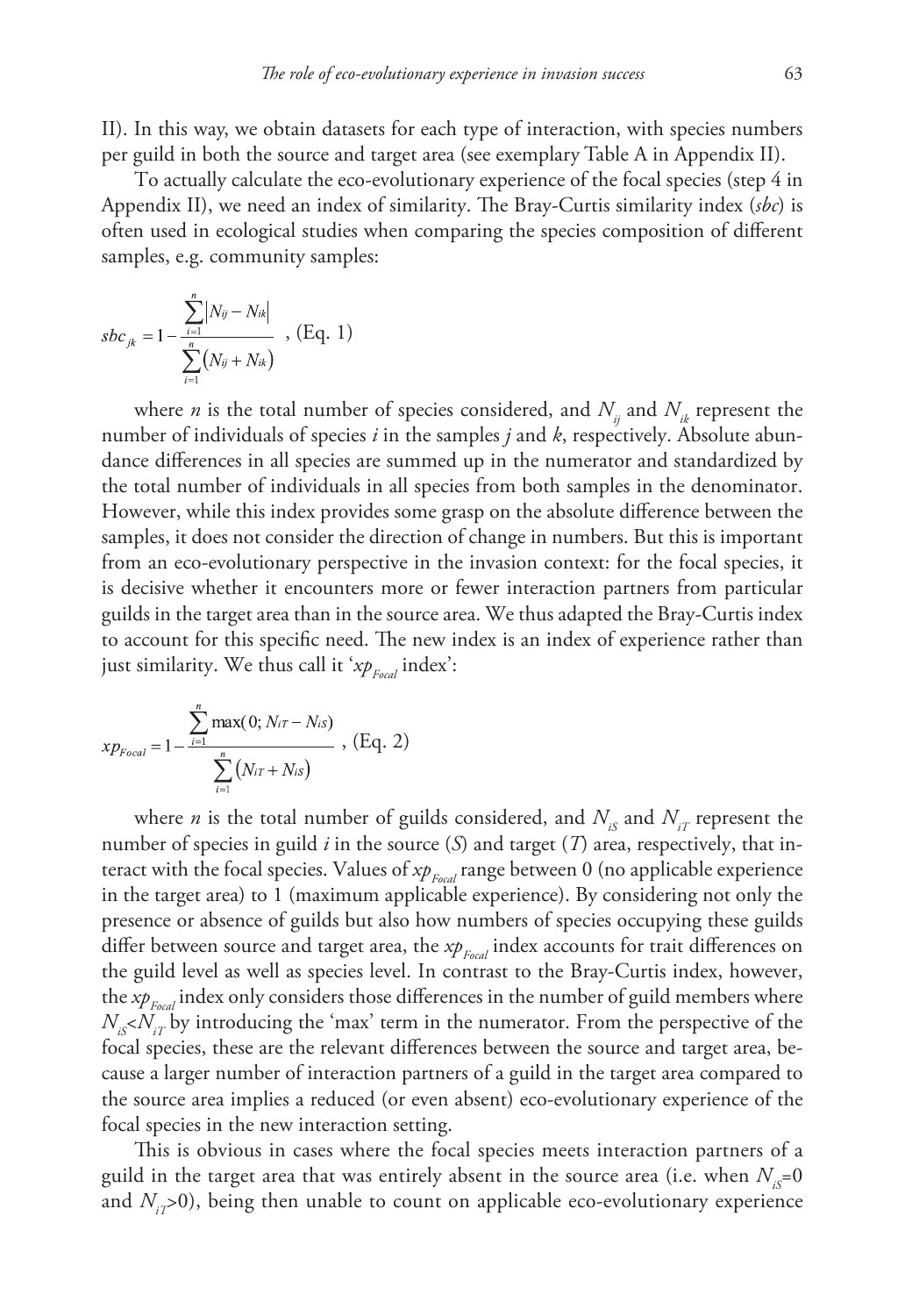for these new interactions. But reduced experience is also expected when the focal species interacts with species even of a familiar guild if they occur in larger numbers in the target area as compared to the source area  $(N_{is} < N_{it})$ . This is reasonable to assume because also species of the same guild differ from each other. Although these differences are relatively small (otherwise the species would be classified into different guilds), they can still be relevant for the focal species. Thus, the more interacting species exist in the target area in comparison to the source area (i.e. the larger  $N_{\tau}$  is in relation to  $N_{s}$ ), the higher is the probability that the focal species will have to respond to unknown ecological traits, and the lower is its experience in the target area. By contrast, the probability of having to respond to unfamiliar ecological traits of species of a particular guild is low when the focal species has already interacted with a larger number of species from that guild in the source area than in the target area. Our model makes the simplifying assumption of a threshold where the focal species has the maximum eco-evolutionary experience with the new interaction setting  $(xp_{\text{focal}}=1)$  when it has interacted with at least as many species in each guild in the source area as it encounters in the target area (i.e. if  $N_{i,s} \ge N_{i}$ ). In future studies, alternative formulations without such a threshold may be explored.

To a certain degree, the *xp<sub>Focal</sub>* index allows reduced experience with members of a particular guild to be compensated by experience in the same type of interaction with species of other guilds. For instance, in predator-prey interactions the focal species may not be familiar with predators of a particular guild in the target area, but may also not be entirely naïve because of having evolved in its source area in the presence of predators at least from other guilds. However, under the assumptions of the  $xp_{\text{f}_{\text{pred}}}$  index, such 'unspecific' experience with a type of interaction (in this example 'predation') will not completely offset missing experience with a particular guild.

#### **Eco-evolutionary experience of the resident species community**

In order to assess the experience of the resident species community facing a new introduced species, we first determine the focal species' guilds for each type of interaction, i.e. when it may act either as a predator, prey, competitor or indirect mutualist. We then count the number of resident species that are already present in these specific guilds in the target area (see step 5 and exemplary Table B in Appendix II). Finally, by calculating the following '*xp<sub>Residents</sub>* index' separately for each type of interaction (step 6 in Appendix II), we can assess, in a first approximation, how much experience native species have with the focal species:

$$
x p_{Residents} = 1 - \frac{1}{N_i * r + 1}
$$
, (Eq. 3)

where  $N_{\mu\tau}$  is the number of resident species in the same guild  $(i^*)$  as the focal species in the respective type of interaction. The fraction in this index provides an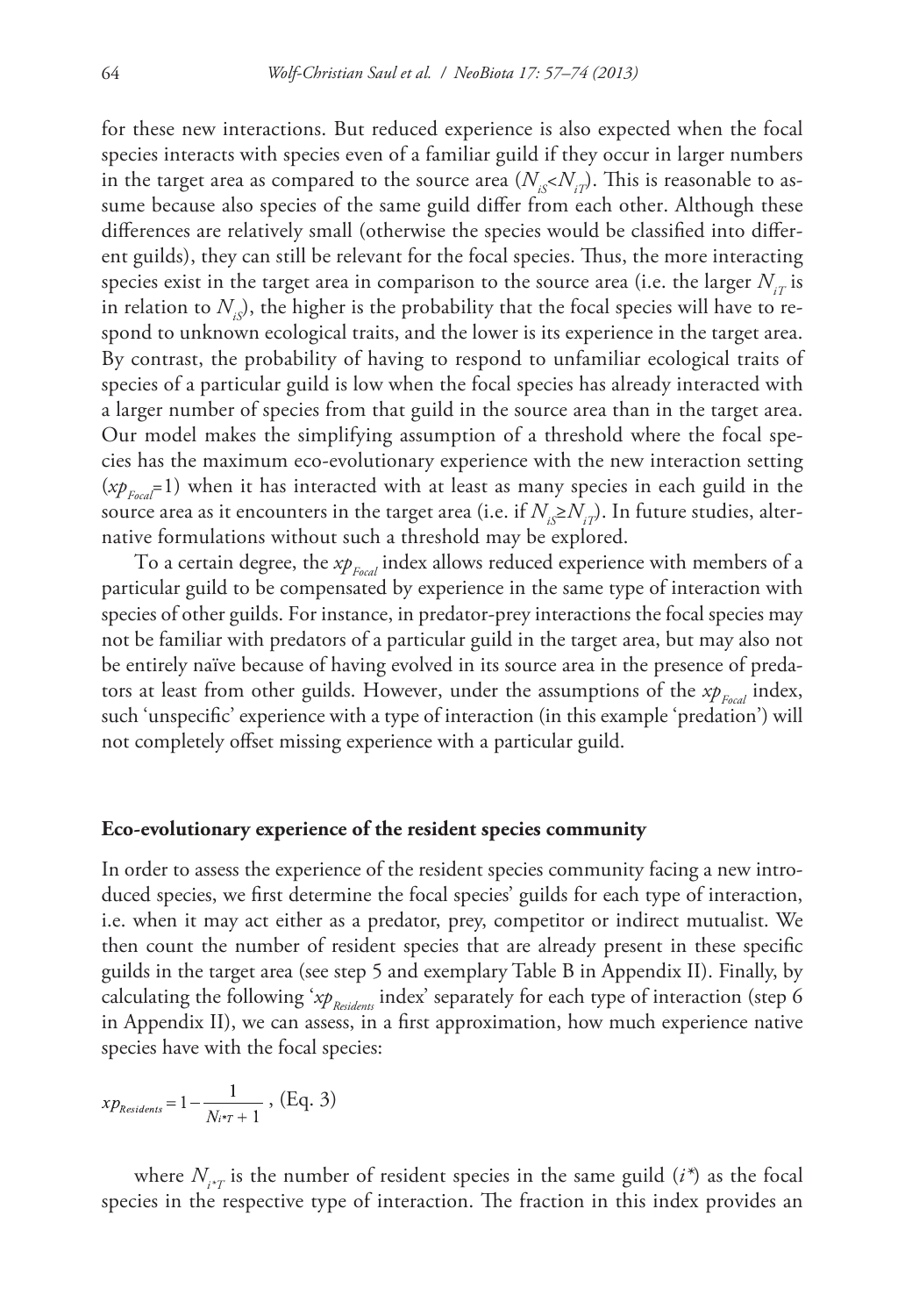estimate how ecologically 'novel' the focal species is for the resident community. The maximum novelty of the focal species (i.e. the least experience in resident species) can be expected if no resident species are present in the focal species' guild before the invasion event. The novelty of the focal species gradually decreases with an increasing number of resident species that are in the same guild as the focal species. Subtracting the fraction from 1, we obtain the eco-evolutionary experience of the resident species community (*xp<sub>Resident</sub>*), with values ranging again between 0 (no applicable experience of resident species with the focal species) to 1 (maximum applicable experience).

Having thus calculated both the eco-evolutionary experience of the focal species (*xp<sub>Focal</sub>*) and the experience of the resident species community (*xp<sub>Residents</sub>*) for different types of interaction, we can return to the framework in Fig. 1 and estimate the probability of the invasion to succeed.

#### **Discussion**

In the previous chapters, we introduced a framework that – by adopting an eco-evolutionary perspective – integrates so far unrelated approaches for explaining biological invasions, and we drafted a routine to quantify eco-evolutionary experience, which is the key variable in this framework. It has to be emphasized again that the framework is of conceptual nature. For instance, the assumed relationship between eco-evolutionary experience and invasion success has to be substantiated with empirical data beyond the hypothetical graphs presented in Fig. 1. Furthermore, the quantification routine makes several simplifying assumptions that have to be kept in mind for an appropriate interpretation:

- Species are adapted to virtually all of their biotic interactions in the source area, which constitutes the inherited eco-evolutionary experience that may matter in ecologically similar communities in the target area. In reality, species are not necessarily adapted to all interactions, e.g. due to weak selection pressure, evolutionary trade-offs, or gene flow. Furthermore, we assume there is no significant intraspecific variation in species traits, e.g. among different populations of the same species.
- Adaptation has no costs. Consider, for example, two focal species that face a single predator species of guild R3 from the example in Appendix II in their respective target areas. For both of them, we would calculate  $xp_{\text{Focal}}=1$  if during their evolution in the source area they adapted to at least one predator species of the guild R3. The same *xp* value would be computed even if one of the focal species had adapted to additional predator species. In reality, such 'over-adaptation' would probably have generated costs, which could imply disadvantages when compared to the other focal species, but in our model it does not translate into a lower probability of invasion success.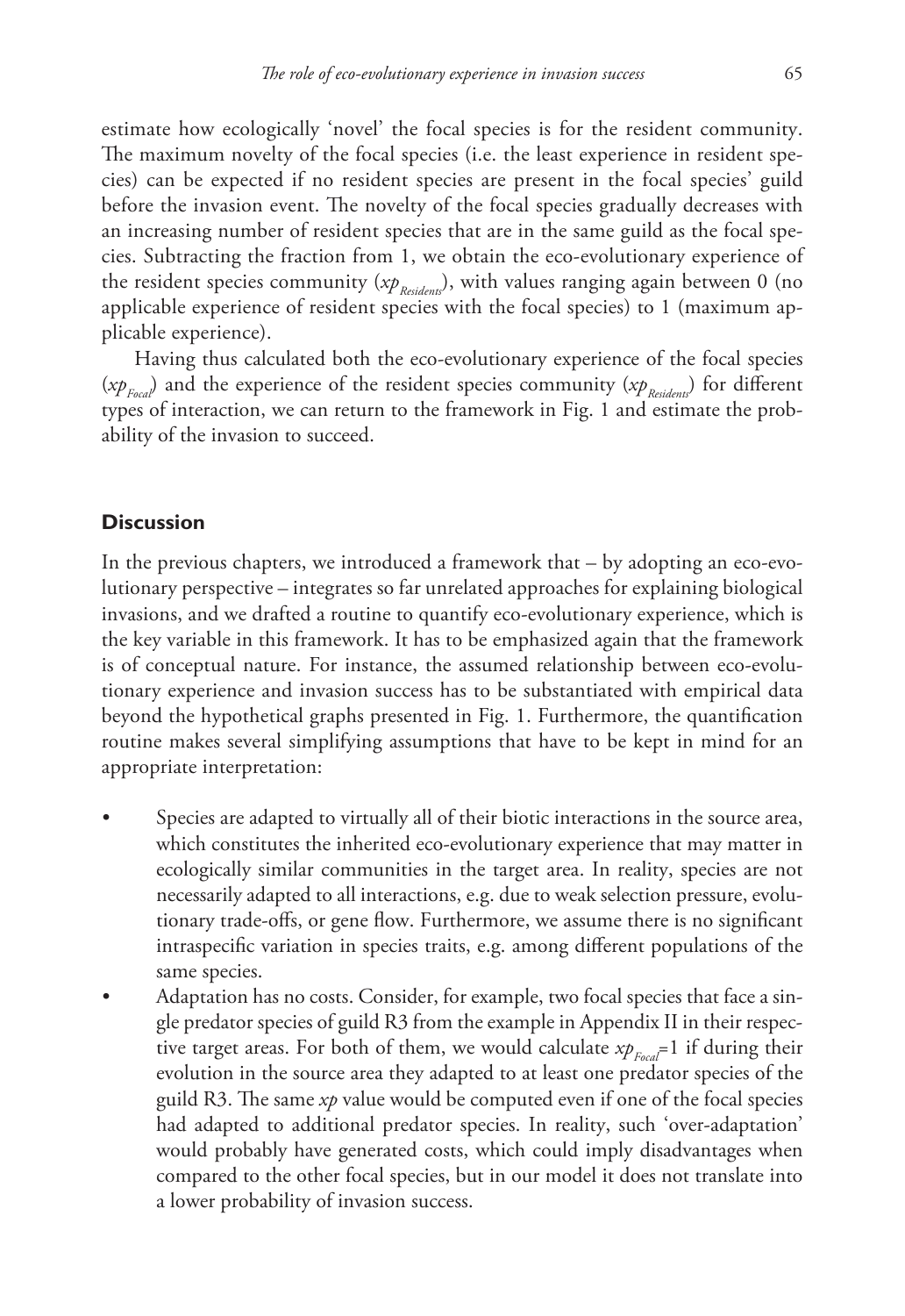- All interactions are assumed to be equal in strength and frequency. For instance, no distinction is made between generalists and specialists, or whether the focal species interacts in the target area with exactly the same species as in the source area or just with a member of the same guild.
- There is no amplifying effect within interaction types: an interaction partner is counted only once in each type of interaction, even if it maintains more than one 'connection' with the focal species within that interaction type (e.g. when competing with the focal species for several prey species).
- As mentioned above, only a subset of all interactions in the studied food webs is included in the analysis, i.e. direct and single-step indirect interactions, and the number of interacting partners in each guild depends on the particular guild definition chosen.

On a side note, we focused in this paper on novel *biotic* interactions that may influence invasion success in order to demonstrate the usefulness of an eco-evolutionary perspective in invasion research. This is not to argue, of course, against the substantial effect that other factors may have on invasion success as well. The significant influence of abiotic conditions has been indicated, for instance, by studies on the effect of climate change (Hellmann et al. 2008, Walther et al. 2009, Engel et al. 2011). Also, Mitchell et al. (2006, p. 734) correctly pointed out that biotic interactions may be influenced "not only directly through the gain and loss of enemies, mutualists and competitors, but also indirectly by putting interactions with the same species in a different environmental context". Furthermore, among many other factors, the roles of propagule pressure or of intrinsic factors such as (lack of) genetic variability and reproductive systems have to be considered in this context.

We believe that the indices proposed here  $(xp_{\text{Focal}})$  and  $xp_{\text{Residents}}$  constitute an important first step towards an efficient quantitative estimate of the influence of species' evolutionary legacy on the success of biological invasions. A particular strength of this approach lies in its high flexibility: it allows considering not only food webs but also other ecological networks; different kinds of ecological groupings (ecological guilds, functional groups etc.) can be used; and it is applicable to all living organisms across taxonomic boundaries (e.g. plants and animals alike).

From an applied perspective, the further development of the framework and quantification routine to include less simplifying assumptions is certainly highly desirable and a stimulating research perspective. An important next step is to actually test the usefulness of our framework and the quantification routine for empirical case studies. Also, it should be investigated how the various *xp* values computed for the different types of interaction can best be integrated to provide an *overall* estimate of invasion probability. This could, for instance, be done by reducing complexity (and potential inconsistencies) considering only the most important type(s) of interaction in the respective case study, or it could comprise the development of a single, combined *xp* value.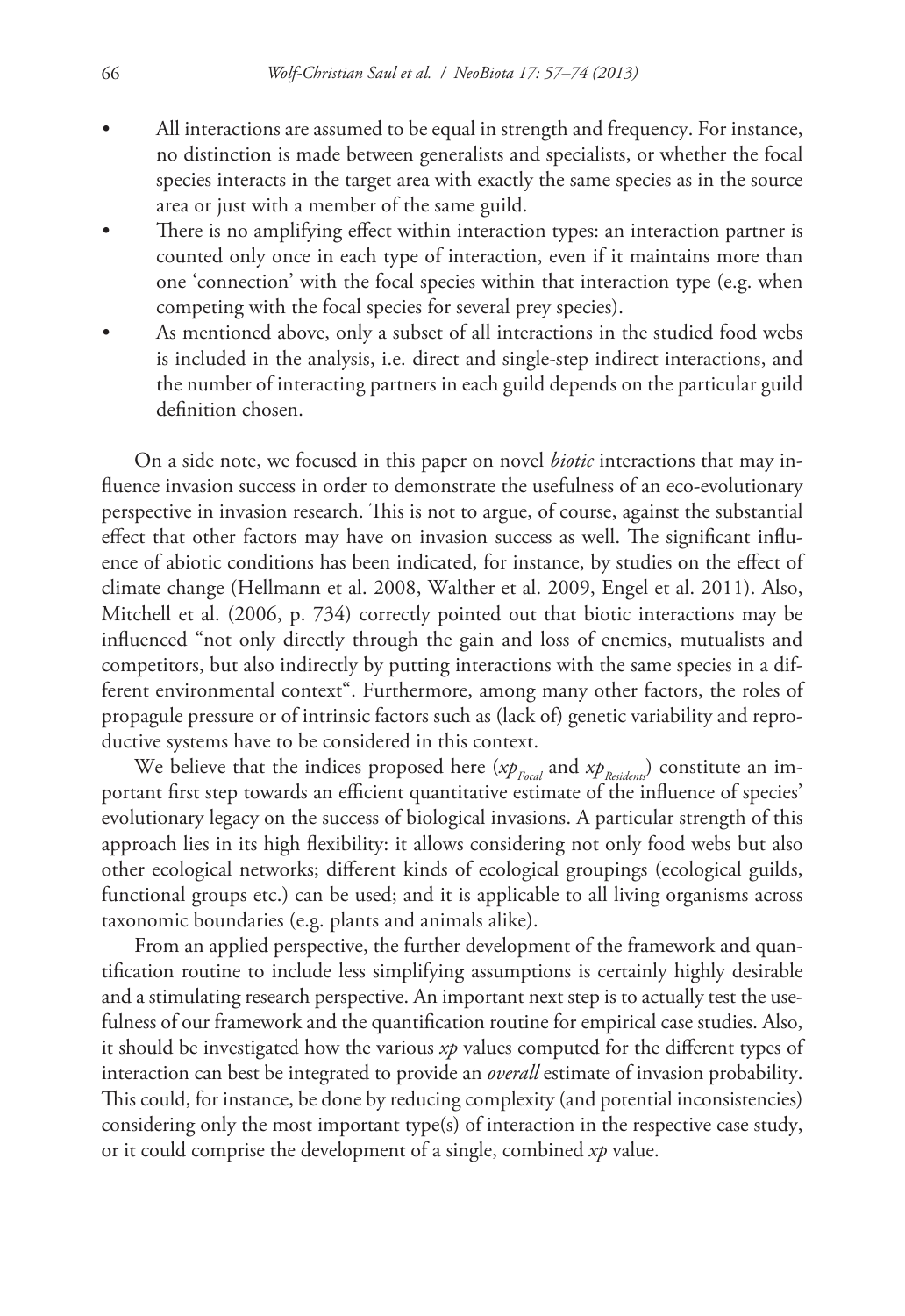#### **Conclusion**

An integrative and comprehensive conceptual treatment of conclusions derived from findings in both ecological *and* evolutionary research is still hard to find in invasion ecology. However, as we have outlined above, such an eco-evolutionary perspective would not merely add parenthetical historical information but would increase our potential to uncover invasion patterns. Our framework provides the means for interrelating seemingly isolated ecological invasion hypotheses by identifying implicit eco-evolutionary assumptions (Fig. 1, Appendix I). The framework thus helps to synthesize the conclusions drawn from these hypotheses, providing a stronger basis for a more general understanding of invasion mechanisms and reasons for variation in invasion success. It ties in with the idea of a 'hierarchy of hypotheses' (Jeschke et al. 2012, Heger et al., in press), where overarching conceptual ideas in invasion ecology (e.g. the concept of eco-evolutionary experience) branch into more precise and testable hypotheses at lower levels (e.g. enemy release, EICA, novel weapons etc.). Such a hierarchy helps to systematically organize the specific predictions of the large number of individual hypotheses and the evidence accumulated for or against them (Jeschke et al. 2012). This in turn allows evaluating the more general predictions represented by the complete branch of an overarching idea and to identify more fundamental patterns in biological invasions.

The framework generates new, although still very general conceptions on how invasion success depends on eco-evolutionary experience and emphasizes the importance of considering both interacting sides simultaneously: native and non-native species. It also takes into account that non-native species may take up different ecological roles in the exotic range and allows differentiated conclusions for the major types of ecological interactions that may be affected by the invasion.

We believe that the conceptual insights that can be derived from our framework and the quantification routine can be of significant help to guide future research. Ultimately, this research may lead to effective management measures to prevent the introduction of species that seem particularly 'risky' for a specific target area, or to adopt appropriate mitigation or restoration measures.

#### **Acknowledgements**

We like to thank Ludwig Trepl who inspired our initial discussions about the influence of evolutionary legacy on invasion success. Earlier drafts of the manuscript greatly benefited from comments provided by Johannes Kollmann, Robert Colautti and anonymous reviewers. JMJ acknowledges financial support from the Deutsche Forschungsgemeinschaft (grant JE 288/4-1).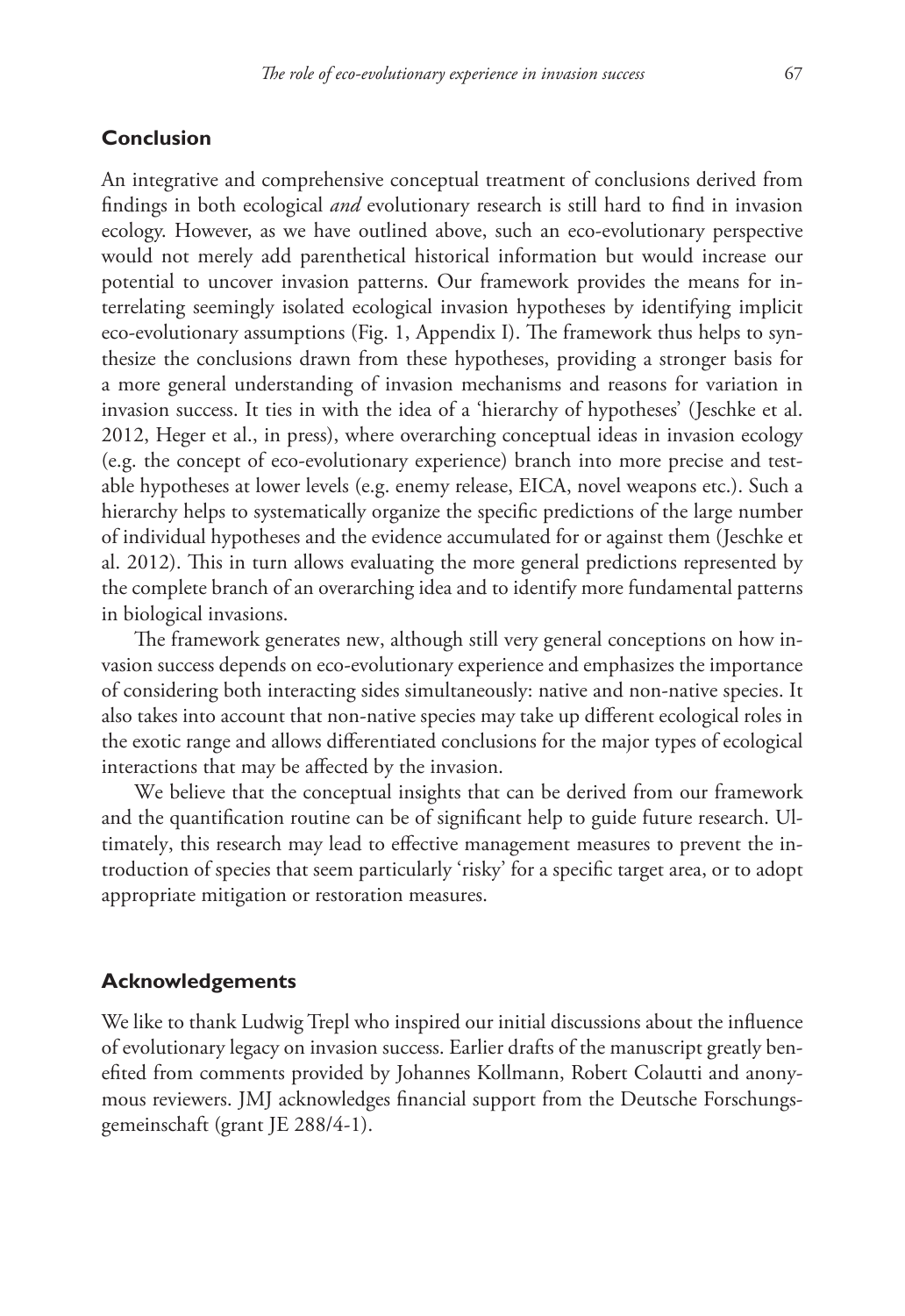#### **References**

- Agrawal AA, Kotanen PM (2003) Herbivores and the success of exotic plants: a phylogenetically controlled experiment. Ecology Letters 6: 712–715. [doi: 10.1046/j.1461-](http://dx.doi.org/10.1046/j.1461-0248.2003.00498.x) [0248.2003.00498.x](http://dx.doi.org/10.1046/j.1461-0248.2003.00498.x)
- Alpert P (2006) The advantages and disadvantages of being introduced. Biological Invasions 8: 1523–1534. [doi: 10.1007/s10530-005-5844-z](http://dx.doi.org/10.1007/s10530-005-5844-z)
- Blackburn TM, Cassey P, Duncan RP, Evans KL, Gaston KJ (2004) Avian extinction and mammalian introductions on oceanic islands. Science 305: 1955–1958. [doi: 10.1126/sci](http://dx.doi.org/10.1126/science.1101617)[ence.1101617](http://dx.doi.org/10.1126/science.1101617)
- Blackburn TM, Pyšek P, Bacher S, Carlton JT, Duncan RP, Jarošík V, Wilson JRU, Richardson DM (2011) A proposed unified framework for biological invasions. Trends in Ecology & Evolution 26: 333–339. [doi: 10.1016/j.tree.2011.03.023](http://dx.doi.org/10.1016/j.tree.2011.03.023)
- Blaum N, Mosner E, Schwager M, Jeltsch F (2011) How functional is functional? Ecological groupings in terrestrial animal ecology: toward an animal functional type approach. Biodiversity Conservation 20: 2333-2345. [doi: 10.1007/s10531-011-9995-1](http://dx.doi.org/10.1007/s10531-011-9995-1)
- Blondel J (2003) Guilds or functional groups: does it matter? Oikos 100: 223–331. [doi:](http://dx.doi.org/10.1034/j.1600-0706.2003.12152.x) [10.1034/j.1600-0706.2003.12152.x](http://dx.doi.org/10.1034/j.1600-0706.2003.12152.x)
- Blossey B, Nötzold R (1995) Evolution of increased competitive ability in invasive nonindigenous plants: a hypothesis. Journal of Ecology 83: 887–889. [doi: 10.2307/2261425](http://dx.doi.org/10.2307/2261425)
- Callaway RM, Aschehoug ET (2000) Invasive plants versus their new and old neighbors: a mechanism for exotic invasion. Science 290: 521–523. [doi: 10.1126/science.290.5491.521](http://dx.doi.org/10.1126/science.290.5491.521)
- Carlsson NOL, Sarnelle O, Strayer DL (2009) Native predators and exotic prey an acquired taste? Frontiers in Ecology and the Environment 7(10): 525–532. [doi: 10.1890/080093](http://dx.doi.org/10.1890/080093)
- Catford JA, Jansson R, Nilsson C (2009) Reducing redundancy in invasion ecology by integrating hypotheses into a single theoretical framework. Diversity and Distributions 15: 22–40. [doi: 10.1111/j.1472-4642.2008.00521.x](http://dx.doi.org/10.1111/j.1472-4642.2008.00521.x)
- Cavender-Bares J, Ackerly DD, Baum DA, Bazzaz FA (2004) Phylogenetic overdispersion in Floridian oak communities. The American Naturalist 163: 823–843. [doi: 10.1086/386375](http://dx.doi.org/10.1086/386375)
- Cox GW (2004) Alien species and evolution: the evolutionary ecology of exotic plants, animals, microbes, and interacting native species. Island Press, Washington, DC, 400pp.
- Cox JG, Lima SL (2006) Naiveté and an aquatic-terrestrial dichotomy in the effects of introduced predators. Trends in Ecology & Evolution 21: 674–680. [doi: 10.1016/j.tree.2006.07.011](http://dx.doi.org/10.1016/j.tree.2006.07.011)
- Daehler CC (2001) Darwin's naturalization hypothesis revisited. The American Naturalist 158: 324–330. [doi: 10.1086/321316](http://dx.doi.org/10.1086/321316)
- Davis MA (2009) Invasion biology. Oxford University Press, Oxford, 288pp.
- Diez JM, Sullivan JJ, Hulme PE, Edwards G, Duncan RP (2008) Darwin's naturalization conundrum: dissecting taxonomic patterns of species invasions. Ecology Letters 11: 674–681. [doi: 10.1111/j.1461-0248.2008.01178.x](http://dx.doi.org/10.1111/j.1461-0248.2008.01178.x)
- Engel K, Jeschke JM, Tollrian R (2011) Integrating biological invasions, climate change, and phenotypic plasticity. Communicative & Integrative Biology 4: 247–250. [doi: 10.4161/](http://dx.doi.org/10.4161/cib.4.3.14885) [cib.4.3.14885](http://dx.doi.org/10.4161/cib.4.3.14885)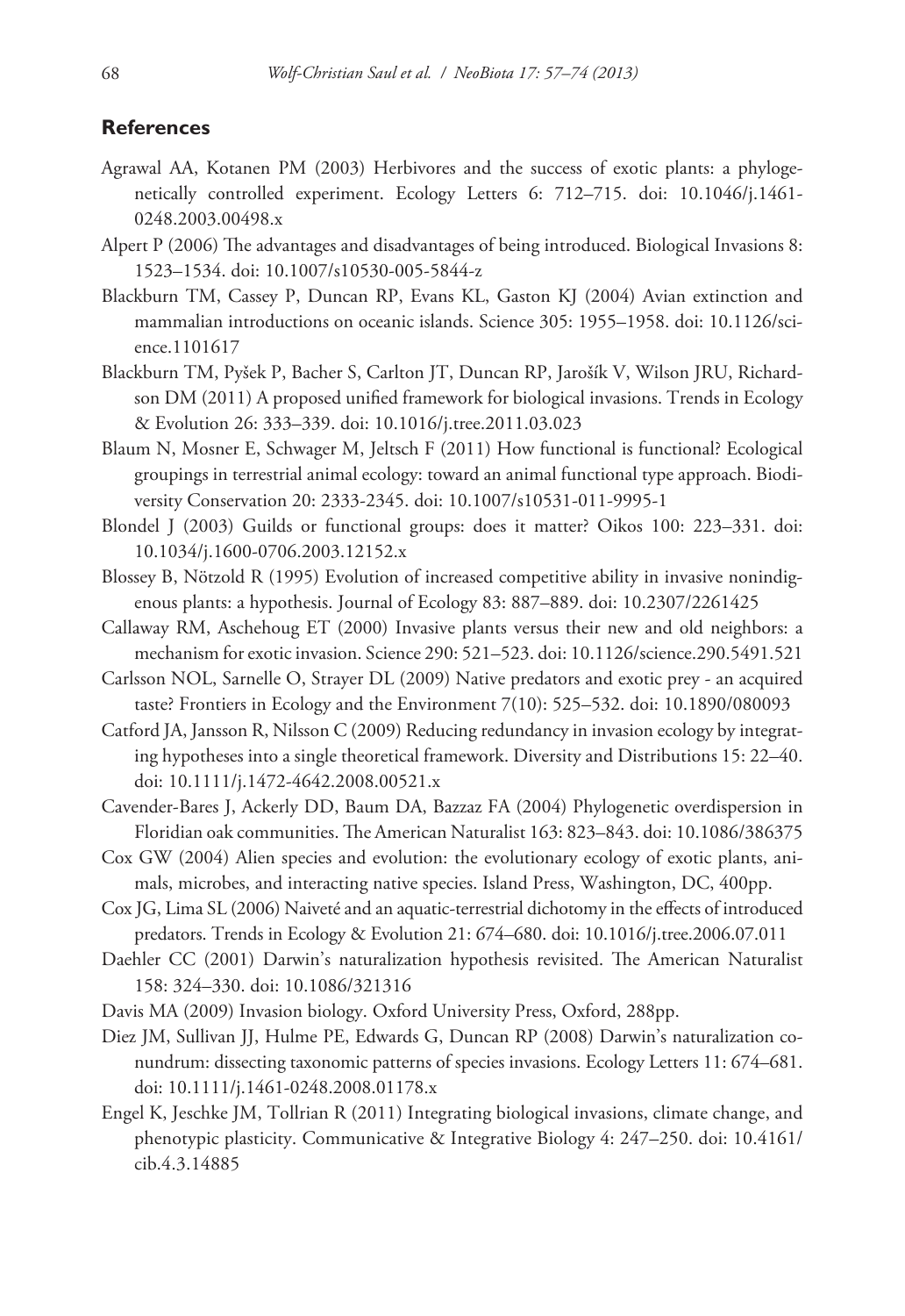- Facon B, Genton BJ, Shykoff J, Jarne P, Estoup A, David P (2006) A general eco-evolutionary framework for understanding bioinvasions. Trends in Ecology & Evolution 21: 130–135. [doi: 10.1016/j.tree.2005.10.012](http://dx.doi.org/10.1016/j.tree.2005.10.012)
- Futuyma DJ (2005) Evolution. Sinauer Associates, Sunderland, 603pp.
- Gurevitch J, Fox GA, Wardle GM, Inderjit, Taub D (2011) Emergent insights from the synthesis of conceptual frameworks for biological invasions. Ecology Letters 14: 407–418. [doi: 10.1111/j.1461-0248.2011.01594.x](http://dx.doi.org/10.1111/j.1461-0248.2011.01594.x)
- Hänfling B, Kollmann J (2002) An evolutionary perspective of biological invasions. Trends in Ecology & Evolution 17: 545–546. [doi: 10.1016/S0169-5347\(02\)02644-7](http://dx.doi.org/10.1016/S0169-5347(02)02644-7)
- Hawkins CP, MacMahon JA (1989) Guilds: the multiple meanings of a concept. Annual Review of Entomology 34(1): 423–451. [doi: 10.1146/annurev.en.34.010189.002231](http://dx.doi.org/10.1146/annurev.en.34.010189.002231)
- Heger T, Trepl L (2003) Predicting biological invasions. Biological Invasions 5: 313–321. [doi:](http://dx.doi.org/10.1023/B:BINV.0000005568.44154.12) [10.1023/B:BINV.0000005568.44154.12](http://dx.doi.org/10.1023/B:BINV.0000005568.44154.12)
- Heger T, Saul W-C, Trepl L (2013) What biological invasions 'are' is a matter of perspective. Journal for Nature Conservation 21: 93–96. [doi: 10.1016/j.jnc.2012.11.002](http://dx.doi.org/10.1016/j.jnc.2012.11.002)
- Heger T, Pahl AT, Botta-Dukat Z, Gherardi F, Hoppe C, Hoste I, Jax K, Lindström L, Boets P, Haider S, Kollmann J, Wittmann MJ, Jeschke JM (in press) Conceptual frameworks and methods for advancing invasion ecology. AMBIO. [doi: 10.1007/s13280-012-0379-x](http://dx.doi.org/10.1007/s13280-012-0379-x)
- Hellmann JJ, Byers JE, Bierwagen BG, Dukes JS (2008) Five potential consequences of climate change for invasive species. Conservation Biology 22: 534–543. [doi: 10.1111/j.1523-](http://dx.doi.org/10.1111/j.1523-1739.2008.00951.x) [1739.2008.00951.x](http://dx.doi.org/10.1111/j.1523-1739.2008.00951.x)
- Hokkanen H, Pimentel D (1989) New associations in biological control: theory and practice. Canadian Entomologist 121: 829–840. [doi: 10.4039/Ent121829-10](http://dx.doi.org/10.4039/Ent121829-10)
- Hufbauer RA, Torchin ME (2007) Integrating ecological and evolutionary theory of biological invasions. In: Nentwig W (Ed.) Biological invasions. Springer, Berlin, 79–96. [doi:](http://dx.doi.org/10.1007/978-3-540-36920-2_6) [10.1007/978-3-540-36920-2\\_6](http://dx.doi.org/10.1007/978-3-540-36920-2_6)
- Inderjit, Cadotte MW, Colautti RI (2005) The ecology of biological invasions: past, present and future. In: Inderjit (Ed) Invasive plants: ecological and agricultural aspects. Birkhäuser Verlag, Basel, 19–43.
- Jeschke JM, Strayer DL (2006) Determinants of vertebrate invasion success in Europe and North America. Global Change Biology 12: 1608–1619. [doi: 10.1111/j.1365-](http://dx.doi.org/10.1111/j.1365-2486.2006.01213.x) [2486.2006.01213.x](http://dx.doi.org/10.1111/j.1365-2486.2006.01213.x)
- Jeschke JM, Gómez Aparicio L, Haider S, Heger T, Lortie CJ, Pyšek P, Strayer DL (2012) Support for major hypotheses in invasion biology is uneven and declining. NeoBiota 14(1): 1–20. [doi: 10.3897/neobiota.14.3435](http://dx.doi.org/10.3897/neobiota.14.3435)
- Keane RM, Crawley MJ (2002) Exotic plant invasions and the enemy release hypothesis. Trends in Ecology & Evolution 17: 164–170. [doi: 10.1016/S0169-5347\(02\)02499-0](http://dx.doi.org/10.1016/S0169-5347(02)02499-0)
- Kondoh M (2006) Contact experience, alien-native interactions, and their community consequences: a theoretical consideration on the role of adaptation in biological invasions. In: Cadotte MW, McMahon SM, Fukami T (Eds) Conceptual ecology and invasion biology. Springer, Dordrecht, 225–242.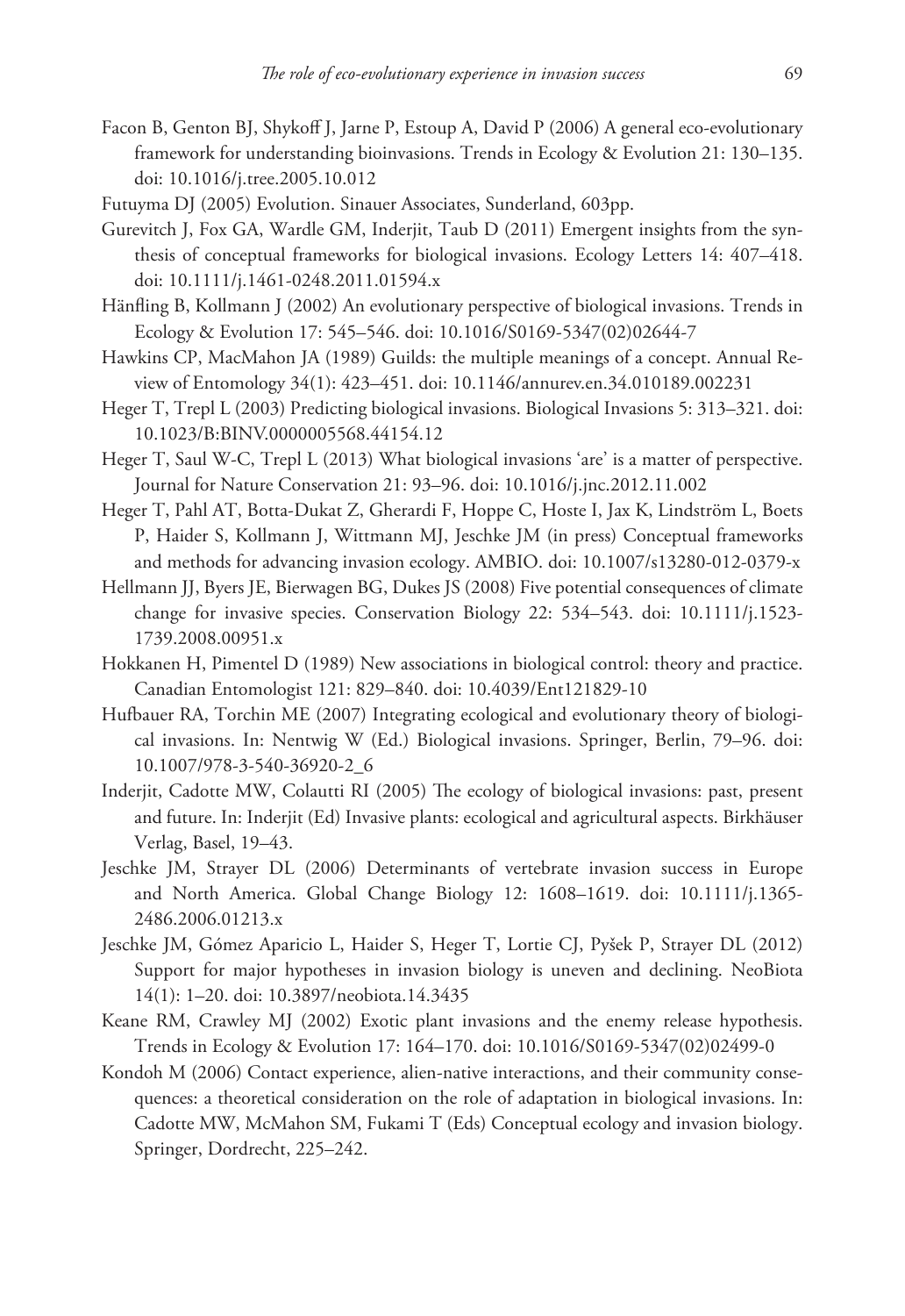- Lee CE (2002) Evolutionary genetics of invasive species. Trends in Ecology & Evolution 17: 386–391. [doi: 10.1016/S0169-5347\(02\)02554-5](http://dx.doi.org/10.1016/S0169-5347(02)02554-5)
- Losos JB (2008) Phylogenetic niche conservatism, phylogenetic signal and the relationship between phylogenetic relatedness and ecological similarity among species. Ecology Letters 11: 995–1003. [doi: 10.1111/j.1461-0248.2008.01229.x](http://dx.doi.org/10.1111/j.1461-0248.2008.01229.x)
- Mitchell CE, Agrawal AA, Bever JD, Gilbert GS, Hufbauer RA, Klironomos JN, Maron JL, Morris WF, Parker IM, Power AG, Seabloom EW, Torchin ME, Vazquez DP (2006) Biotic interactions and plant invasions. Ecology Letters 9: 726–740. [doi: 10.1111/j.1461-](http://dx.doi.org/10.1111/j.1461-0248.2006.00908.x) [0248.2006.00908.x](http://dx.doi.org/10.1111/j.1461-0248.2006.00908.x)
- Nussey DH, Postma E, Gienapp P, Visser ME (2005) Selection on heritable phenotypic plasticity in a wild bird population. Science 310: 304–306. [doi: 10.1126/science.1117004](http://dx.doi.org/10.1126/science.1117004)
- O'Dowd DJ, Green PT, Lake PS (2003) Invasional 'meltdown' on an oceanic island. Ecology Letters 6: 812–817. [doi: 10.1046/j.1461-0248.2003.00512.x](http://dx.doi.org/10.1046/j.1461-0248.2003.00512.x)
- Orians CM, Ward D (2010) Evolution of plant defenses in nonindigenous environments. Annual Review of Entomology 55: 439–459. [doi: 10.1146/annurev-ento-112408-085333](http://dx.doi.org/10.1146/annurev-ento-112408-085333)
- Pianka ER (2000) Evolutionary ecology. Benjamin Cummings, Addison-Wesley-Longman, San Francisco, 528pp.
- Procheş Ş, Wilson JRU, Richardson DM, Rejmánek M (2008) Searching for phylogenetic pattern in biological invasions. Global Ecology and Biogeography 17: 5–10. [doi:](http://dx.doi.org/10.1111/j.1466-8238.2007.00333.x) [10.1111/j.1466-8238.2007.00333.x](http://dx.doi.org/10.1111/j.1466-8238.2007.00333.x)
- Ricciardi A, Atkinson SK (2004) Distinctiveness magnifies the impact of biological invaders in aquatic ecosystems. Ecology Letters 7: 781–784. [doi: 10.1111/j.1461-0248.2004.00642.x](http://dx.doi.org/10.1111/j.1461-0248.2004.00642.x)
- Richards CL, Bossdorf O, Muth NZ, Gurevitch J, Pigliucci M (2006) Jack of all trades, master of some? On the role of phenotypic plasticity in plant invasions. Ecology Letters 9: 981–993. [doi: 10.1111/j.1461-0248.2006.00950.x](http://dx.doi.org/10.1111/j.1461-0248.2006.00950.x)
- Richardson DM (Ed) (2011) Fifty years of invasion ecology: the legacy of Charles Elton. Wiley-Blackwell, Oxford, 456pp.
- Richardson DM, Allsopp N, D'Antonio CM, Milton SJ, Rejmánek M (2000) Plant invasions the role of mutualisms. Biological Reviews 75: 65–93. [doi: 10.1017/S0006323199005435](http://dx.doi.org/10.1017/S0006323199005435)
- Root RB (1967) Niche exploitation pattern of blue-gray gnatcatcher. Ecological Monographs 37: 317–350. [doi: 10.2307/1942327](http://dx.doi.org/10.2307/1942327)
- Sakai AK, Allendorf FW, Holt JS, Lodge DM, Molofsky J, With KA, Baughman S, Cabin RJ, Cohen JE, Ellstrand NC, McCauley DE, O'Neil P, Parker IM, Thompson JN, Weller SG (2001) The population biology of invasive species. Annual Review of Ecology and Systematics 32: 305–332. [doi: 10.1146/annurev.ecolsys.32.081501.114037](http://dx.doi.org/10.1146/annurev.ecolsys.32.081501.114037)
- Sax DF, Brown JH (2000) The paradox of invasion. Global Ecology and Biogeography 9: 363–371. [doi: 10.1046/j.1365-2699.2000.00217.x](http://dx.doi.org/10.1046/j.1365-2699.2000.00217.x)
- Sax DF, Stachowicz JJ, Brown JH, Bruno JF, Dawson MN, Gaines SD, Grosberg RK, Hastings A, Holt RD, Mayfield MM, O'Connor MI, Rice WR (2007) Ecological and evolutionary insights from species invasions. Trends in Ecology & Evolution 22: 465–471. [doi:](http://dx.doi.org/10.1016/j.tree.2007.06.009) [10.1016/j.tree.2007.06.009](http://dx.doi.org/10.1016/j.tree.2007.06.009)
- Sax DF, Stachowicz JJ, Gaines S (Eds) (2005) Species invasions: insights into ecology, evolution, and biogeography. Sinauer Associates, Sunderland, 495pp.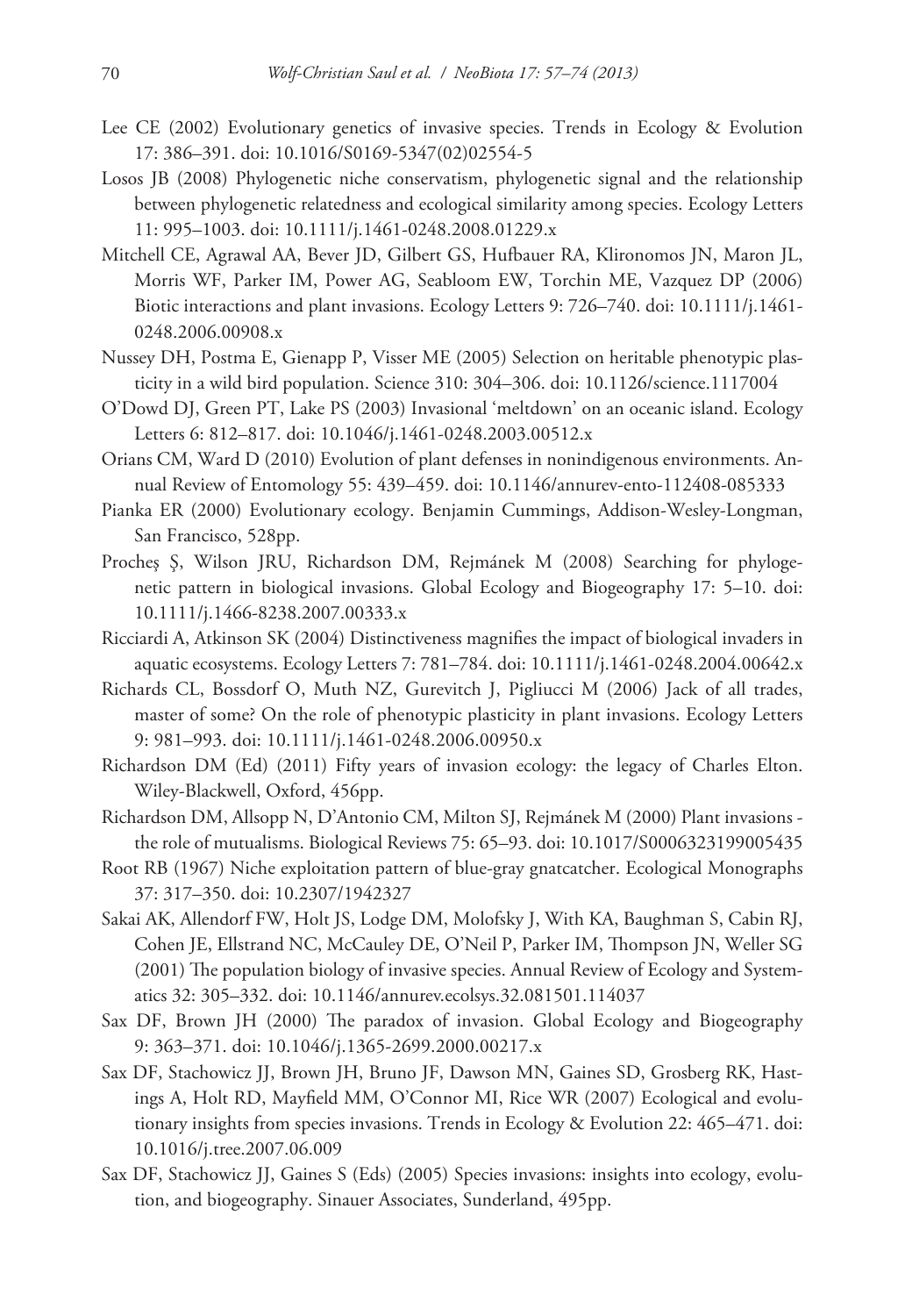- Sih A, Bolnick DI, Luttbeg B, Orrock JL, Peacor SD, Pintor LM, Preisser E, Rehage JS, Vonesh JR (2010) Predator–prey naïveté, antipredator behavior, and the ecology of predator invasions. Oikos 119: 610–621. [doi: 10.1111/j.1600-0706.2009.18039.x](http://dx.doi.org/10.1111/j.1600-0706.2009.18039.x)
- Sol D, Bacher S, Reader SM, Lefebvre L (2008) Brain size predicts the success of mammal species introduced into novel environments. The American Naturalist 172: S63–S71. [doi:](http://dx.doi.org/10.1086/588304) [10.1086/588304](http://dx.doi.org/10.1086/588304)
- Strauss SY, Webb CO, Salamin N (2006) Exotic taxa less related to native species are more invasive. Proceedings of the National Academy of Sciences USA 103: 5841–5845. [doi:](http://dx.doi.org/10.1073/pnas.0508073103) [10.1073/pnas.0508073103](http://dx.doi.org/10.1073/pnas.0508073103)
- Strayer DL, Eviner VT, Jeschke JM, Pace ML (2006) Understanding the long-term effects of species invasions. Trends in Ecology & Evolution 21: 645-651. [doi: 10.1016/j.](http://dx.doi.org/10.1016/j.tree.2006.07.007) [tree.2006.07.007](http://dx.doi.org/10.1016/j.tree.2006.07.007)
- Styrsky JD, Eubanks MD (2007) Ecological consequences of interactions between ants and honeydew-producing insects. Proceedings of the Royal Society of London Series B: Biological Sciences 274: 151–164. [doi: 10.1098/rspb.2006.3701](http://dx.doi.org/10.1098/rspb.2006.3701)
- Thuiller W, Gallien L, Boulangeat I, de Bello F, Münkemüller T, Roquet C, Lavergne S (2010) Resolving Darwin's naturalization conundrum: a quest for evidence. Diversity and Distributions 16: 461–475. [doi: 10.1111/j.1472-4642.2010.00645.x](http://dx.doi.org/10.1111/j.1472-4642.2010.00645.x)
- Walther G-R, Roques A, Hulme PE, Sykes MT, Pyšek P, Kühn I, Zobel M, Bacher S, Botta-Dukát Z, Bugmann H, Czúcz B, Dauber J, Hickler T, Jarošík V, Kenis M, Klotz S, Minchin D, Moora M, Nentwig W, Ott J, Panov VE, Reineking B, Robinet C, Semenchenko V, Solarz W, Thuiller W, Vilà M, Vohland K, Settele J (2009) Alien species in a warmer world: risks and opportunities. Trends in Ecology & Evolution 24: 686–693. [doi: 10.1016/j.tree.2009.06.008](http://dx.doi.org/10.1016/j.tree.2009.06.008)
- Wilson JB (1999) Guilds, functional types and ecological groups. Oikos 86: 507–522. [doi:](http://dx.doi.org/10.2307/3546655) [10.2307/3546655](http://dx.doi.org/10.2307/3546655)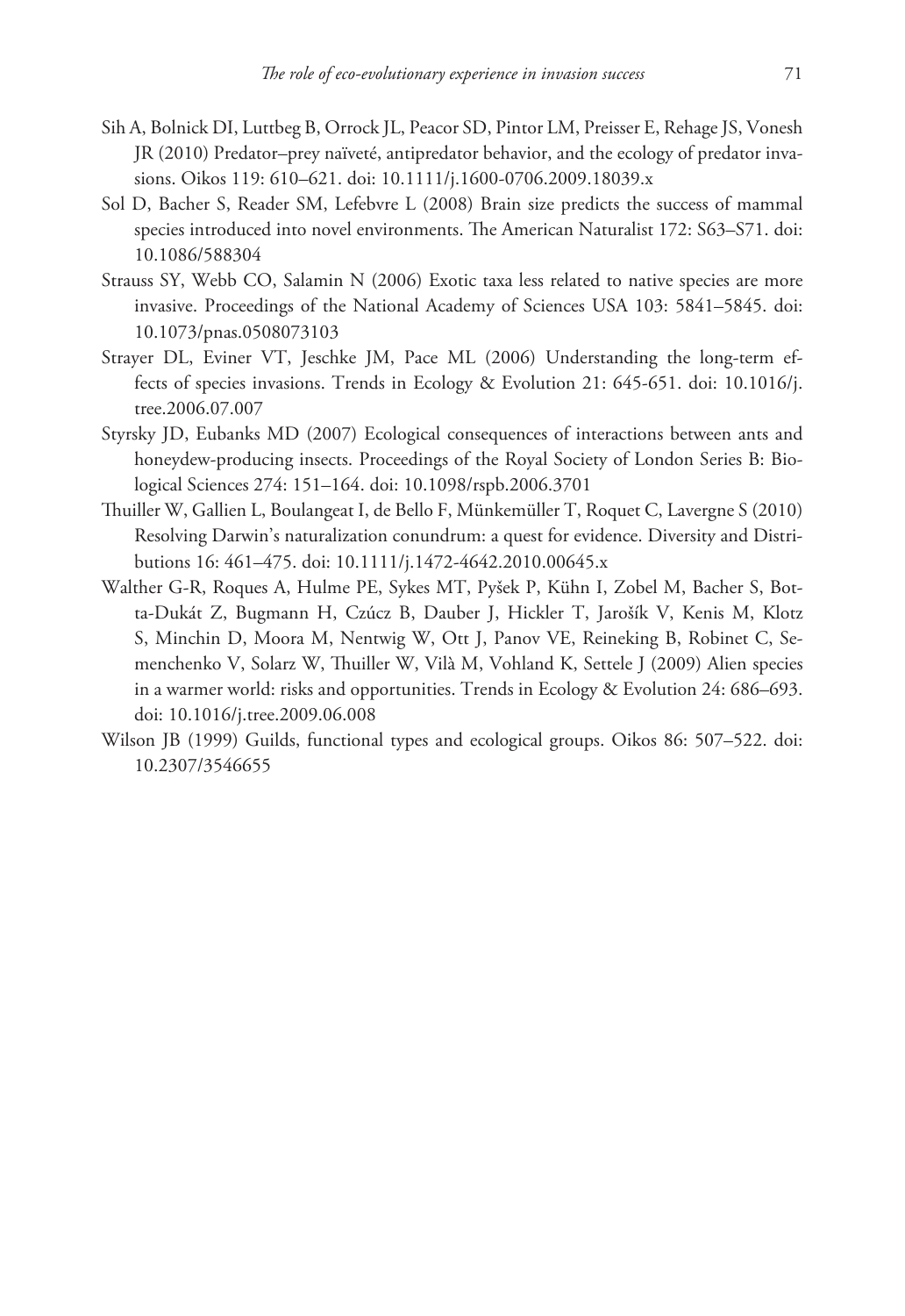## **Appendix I**

#### **The shared eco-evolutionary basis of major hypotheses in invasion ecology**

The concept of 'eco-evolutionary experience' posits that biotic interactions maintained during the evolutionary history of species influence the outcome of interactions between native and introduced species in present times, i.e. (a) the invasion success of the introduced species and (b) the responses of natives. Several major hypotheses for explaining invasion success can be directly related to this concept based on their implicit reference to the logical consequence of a species being introduced into an area where it has not evolved (for references see main text):

- *a)* Specialized, i.e. eco-evolutionarily highly experienced native enemies of the introduced species may be missing ('enemy release hypothesis').
- *b)* Reduced predation due to inexperienced native predators (herbivores) may allow the introduced species to allocate more resources to traits that increase its competitive abilities ('evolution of increased competitive ability hypothesis').
- *c)* The introduced species may be inexperienced with native enemies and may therefore lack appropriate defence mechanisms ('new associations hypothesis').
- *d)* Introduced species with close relatives in the target area may be less successful because native predators may already be experienced with native congeneric prey species ('Darwin's naturalization hypothesis').
- *e)* Native prey species may be unprepared, i.e. inexperienced for effectively countering novel predatory behaviour of an introduced species ('naïve prey hypothesis').
- *f)* Native species may not be adapted to, i.e. may be inexperienced with specialized competitive strategies of the introduced species ('novel weapons hypothesis').
- *g)* Mutualistic interactions may fail to develop because of missing experience between native and non-native species ('missed mutualisms hypothesis').
- *h*) Mutualistic interactions between a native and non-native species may be possible, provided that the degree of experience is high enough in both interaction partners ('mutualist facilitation hypothesis').
- *i*) Species that have evolved a strong commensal affiliation to humans may benefit from this eco-evolutionary experience when introduced to areas dominated by humans. This may be especially true for Eurasian species: they coevolved with Europeans and their plants, pathogens and livestock, which were dispersed all over the world during the European Imperialism period ('human commensals and imperialism hypothesis').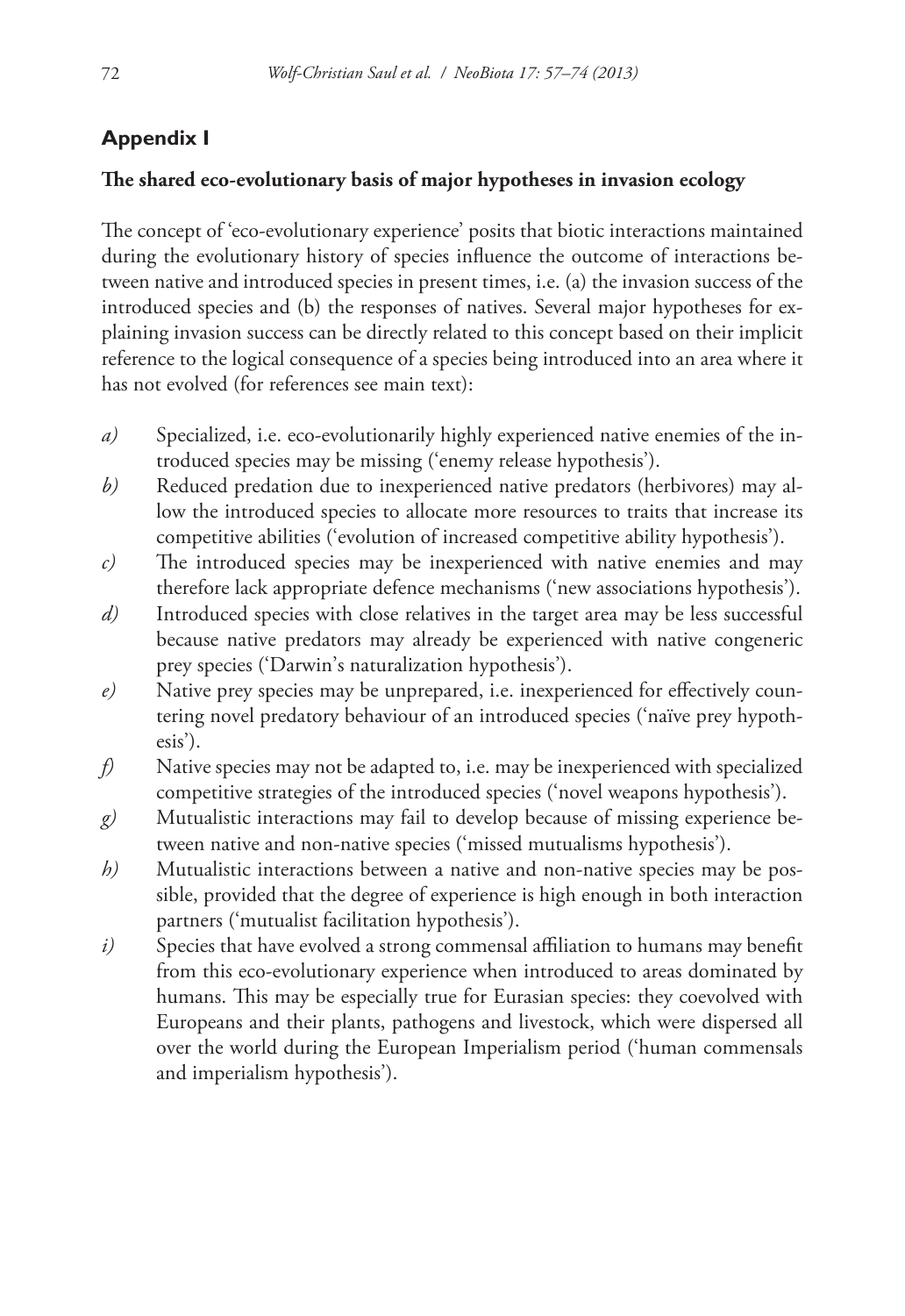# **Appendix II**

# **Routine for the quantification of eco-evolutionary experience: a food webbased example**

- 1. Identify direct interactions and single-step indirect interactions (i.e. including one intermediate species) of the focal species in the food web of its source area and in the food web of the (potential) target area (see example in Fig. A).
- 2. Define ecological guilds (or other appropriate ecological groupings) for each type of ecological interaction (focal species acting as prey, predator, competitor or indirect mutualist). Assign the focal species and its interaction partners in the source and target area to the ecological guilds.



Figure A. Hypothetical food webs in freshwater lakes in source and target area. Circles represent species (F = focal species), different shading and patterning indicate different guilds (see steps 2 and 3).

*Quantification of the focal species' eco-evolutionary experience* (*xp<sub>Focal</sub>*):<br>3. Determine the number of species that interact with the focal st

- Determine the number of species that interact with the focal species per ecological guild in the source and target area, separately for each type of interaction (Table A).
- 4. Calculate the *xp<sub>Focal</sub>* index (Eq. 2) for each type of interaction, obtaining the eco-evolutionary experience of the focal species regarding its interaction with resident species in the food web of the target area.

# *Quantification of the resident species' eco-evolutionary experience* (*xp<sub>Residents</sub>*):<br>5. Determine the number of resident species in the target area that an

- Determine the number of resident species in the target area that are members of the same ecological guild as the focal species (regardless if they interact with the focal species or not), separately for each type of interaction (Table B).
- 6. Calculate the *xp<sub>Residents</sub>* index (Eq. 3) for each type of interaction, obtaining the eco-evolutionary experience of the resident species community regarding its interaction with the introduced focal species.